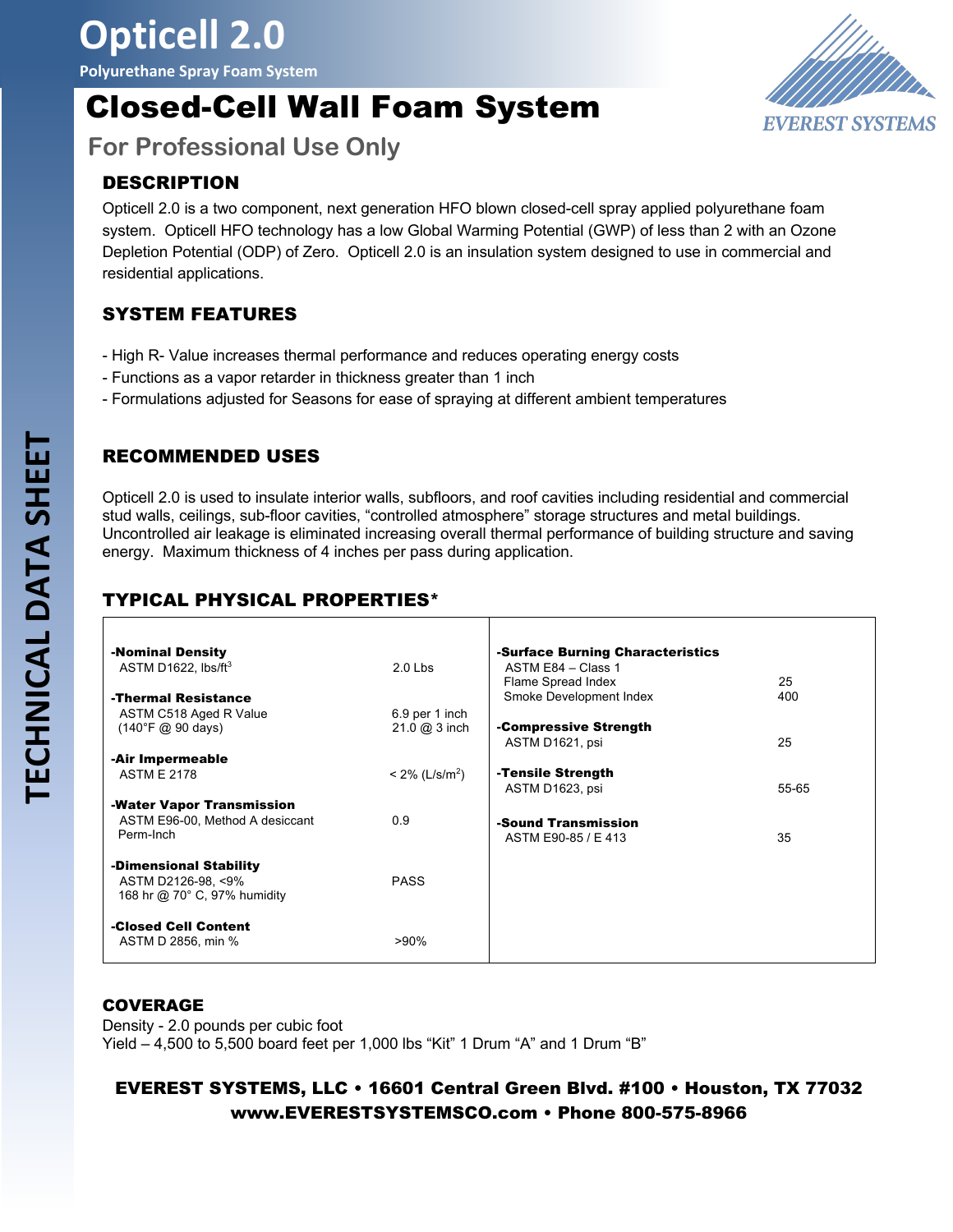# **Opticell 2.0**

**Polyurethane Spray Foam System**

# Closed-Cell Wall Foam System



#### APPLICATION

Minimum pass thickness of ¾" is recommended and not to exceed 4" per pass. See chart below regarding substrate and air temperatures for reactivity grades prior to use. Between passes foam should be allowed to cool to ambient temperatures.

#### STORAGE

Both "A" and "B" components should be stored in their original containers and away from excessive heat and moisture, especially after the seals have been broken or if materials have been used. Drums must be stored indoors, and jobsite tanks maintained between 50°F and 75°F. Containers should be opened carefully to allow and pressure to be vented safely while wearing safety protection. Excessive venting of the "B" component may result in higher density foam which could also reduce yield. Materials stored below 50°F will increase viscosity and some equipment may not be able to reach adequate temperature set points. Supply pumps and hoses must be sized to provide adequate supply when the materials are cold or at a higher viscosity.

#### SHELF LIFE

Excessive temperature changes may decrease shelf life. When stored in original unopened containers between 50°F - 80°F, shelf life of the "B" material is six months. Temperature above 80°F can decrease the shelf life. When stored in original unopened containers between 65°F - 85°F, shelf life of the "A" material is six months.

#### SURFACE PREPARATION

All surfaces should be clean and dry, free of dirt, oil, solvent, loose particulates, curing compounds, frost, ice or any foreign matter which could affect adhesion. Contractor should perform a test of a small area to verify moisture content and surface conditions of the substrate prior to full application to verify adhesion.

#### **SUBSTRATES**

Exterior grade gypsum sheathing, OSB, plywood, lumber, CMU, Structural & Lightweight concrete, Properly prepared galvanized, aluminum, and painted metal. Lightweight insulating concrete or friable substrates are not acceptable.

Painted Steel, Galvanized, Stainless and Aluminum – Surfaces should be checked for mill oil used in the manufacturing process and moisture. All oil must be removed and the surface clean and dry before priming using Everest Everprime DTM Wash Primer.

#### SUBSTRATE TEMPERATURES

Opticell Wall Foam has multiple reactivity profiles to meet varying substrate temperatures. Supplemental heating is required at temperatures of 40°F and below.

#### SUBSTRATE & AIR TEMPERATURES

| <b>Winter Grade</b> | <b>Regular Grade</b> |
|---------------------|----------------------|
| 30°F - 80°F         | $60^\circ$ F - 120°F |

EVEREST SYSTEMS, LLC • 16601 Central Green Blvd. #100 • Houston, TX 77032 www.EVERESTSYSTEMSCO.com • Phone 800-575-8966